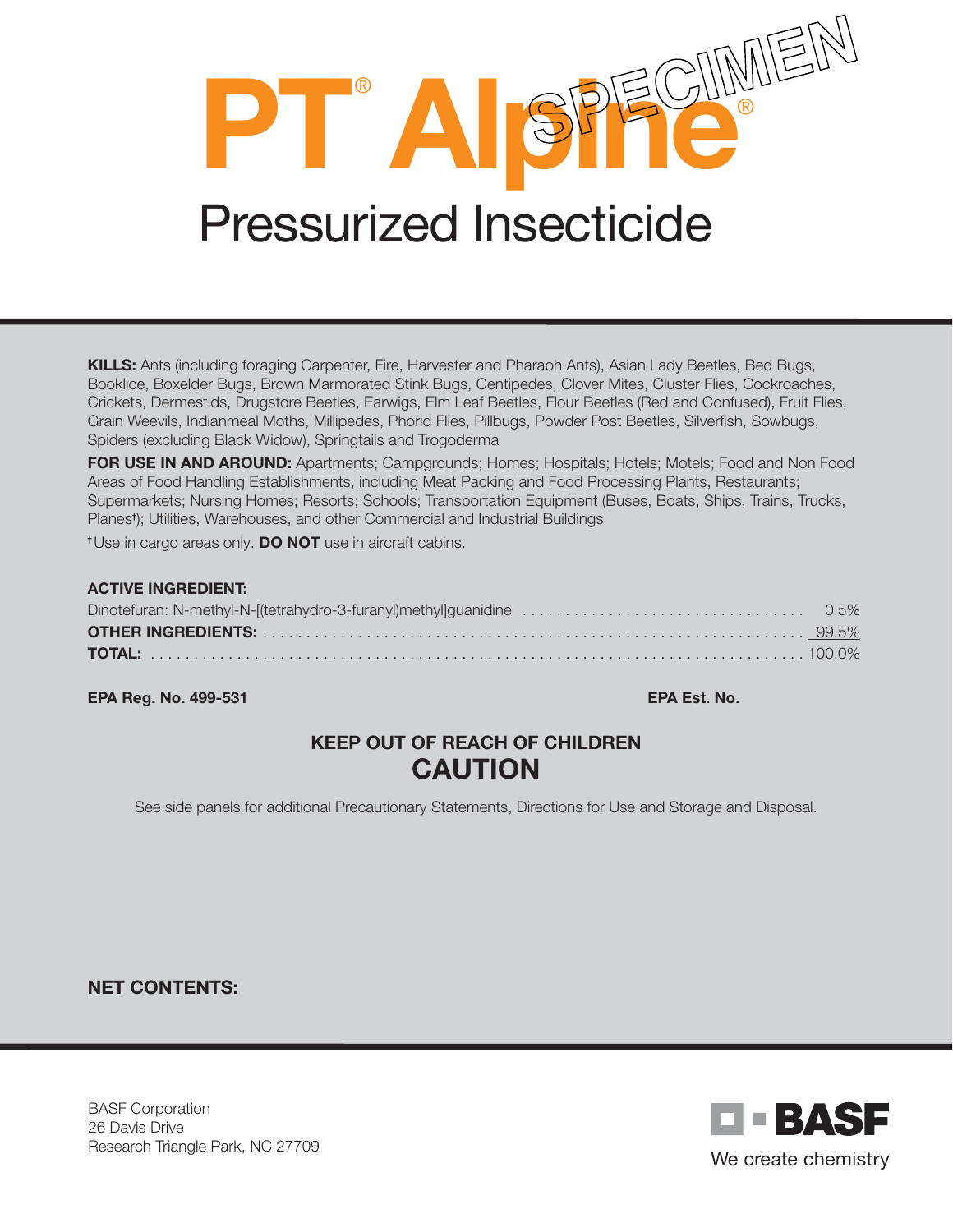# PRECAUTIONARY STATEMENTS

## ENVIRONMENTAL HAZARDS

This pesticide is toxic to aquatic invertebrates. DO NOT apply directly to water, or to areas where surface water is present or to intertidal areas below the mean high water mark. **DO NOT** apply when weather conditions favor drift from treated areas. Drift and runoff from treated areas may be hazardous to aquatic organisms in water adjacent to treated areas. DO NOT dispose equipment washwaters or rinsate into a natural drain or water body.

This product is toxic to honey bees. The persistence of residues and potential residual toxicity of Dinotefuran in nectar and pollen suggests the possibility of chronic toxic risk to honey bee larvae and the eventual instability of the hive.

- This product is toxic to bees exposed to residues for more than 38 hours following treatment.
- DO NOT apply this product to blooming, pollenshedding or nectar-producing parts of plants if bees may forage on the plants during this time period, unless the application is made in response to a public health emergency declared by appropriate state or federal authorities.

Dinotefuran and its degradate, MNG, have the properties and characteristics associated with chemicals detected in groundwater. The high water solubility of Dinotefuran, and its degradate, MNG, coupled with its very high mobility, and resistance to biodegradation indicates that this compound has a strong potential to leach to the subsurface, under certain conditions, as a result of label use. Use of this chemical in areas where soils are permeable, particularly where the water table is shallow, may result in groundwater contamination.

### PHYSICAL OR CHEMICAL HAZARDS

Flammable. Contents under pressure. Keep away from heat, sparks, and open flame. **DO NOT** puncture or incinerate container. Exposure to temperatures above 130°F may cause bursting. **DO NOT** spray on plastic, painted or varnished surfaces. DO NOT spray directly into any electronic equipment such as radios, televisions, computers, etc.

# DIRECTIONS FOR USE

#### IT IS A VIOLATION OF FEDERAL LAW TO USE THIS PRODUCT IN A MANNER INCONSISTENT WITH ITS LABELING.

#### USE RESTRICTIONS

- Kills pests on contact. Pests must be directly contacted at time of application in order to be effective.
- DO NOT apply this product in hospital patient rooms or nursing home patient rooms while occupied by the patient.
- DO NOT apply to classrooms when in use.
- **DO NOT** apply to institutions (including daycare centers, libraries, sport facilities, etc.), in the immediate area, when occupants are present.
- DO NOT apply in aircraft cabins.

#### HOW TO USE BASF CRACK & CREVICE® INJECTION SYSTEM

**CRACK & CREVICE TREATMENT:** Use with the supplied actuator and injection tubes or other BASF equipment. Place injection tip into cracks, crevices, holes and other small openings where pests may be harboring, living and breeding. For light infestations, move injection tip along cracks while treating at the rate of 3 ft/sec. For heavy infestations, move injection tip along at 1 ft/sec. For closed voids, calculate the void's cubic area and treat at the rate of 1 to 5 sec/3 ft<sup>3</sup>. Several holes may be required in longrunning voids. Reapply as necessary.

**SPOT TREATMENT:** Use with the supplied actuator and injection tubes or other BASF equipment. Hold container upright while spraying. Direct nozzle approx. 12" from surface to be treated. Apply directly on pests in these locations when possible. Reapply as necessary.

#### INDOOR TREATMENTS

CRAWLING INSECTS: Apply as a Crack & Crevice or spot treatment where pests are harboring, traveling or breeding. For example, openings around pipes and sinks, under refrigerators, pantries, behind baseboards, washing machines, stoves, cabinets, sewer, floor drains and meter boxes. In commercial areas, apply as a Crack & Crevice or spot treatment in office areas, stainless steel equipment, shelving, machinery, storage areas, pallets and other areas where pests may be harboring, traveling, breeding or entering the structure. Reapply as necessary.

**BED BUGS:** Apply where bed bugs harbor or are suspected of traveling. Treat the perimeter of the room at the wall/floor junction, behind and/or inside furniture, upholstered furniture, head boards, wall coverings and box springs. Allow furniture and box springs to dry before use. When treating furniture (i.e. sofas and chairs), **DO NOT** apply to areas with prolonged human contact. When treating luggage, apply only to empty luggage. Direct product into pockets, seams, folds and around wheels. Treat the perimeter of the area or room where items are stored. Allow surfaces to dry before use. Check for staining issues before treating by testing a small, inconspicuous area of the item to be treated. Reapply as necessary. DO NOT use this product on mattresses, pillows, bed linens or clothes. Not recommended for use as sole protection against bed bugs. If evidence of bed bugs is found in/on mattresses, use products approved for this use.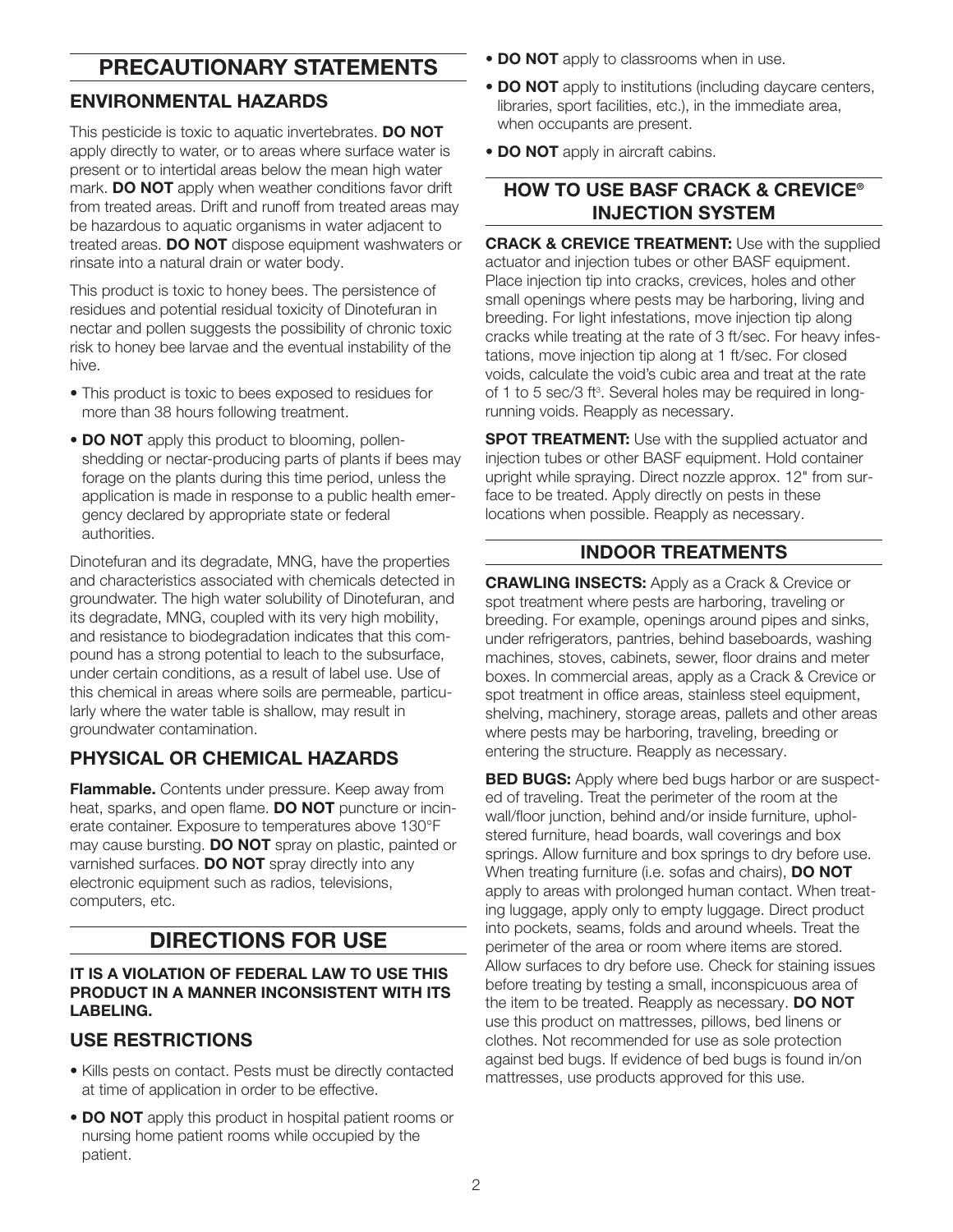#### FOOD/FEED HANDLING ESTABLISHMENTS

Food/Feed handling establishments are places other than private residences in which food is held, processed, prepared or served, including those operating under the Federal meat, poultry, shell egg grading and egg products inspection programs. APPLICATIONS OF THIS PRODUCT IN FOOD/FEED AREAS OF FOOD/FEED HANDLING ESTABLISHMENTS MAY BE MADE AS A CRACK & CREVICE, VOID, SPOT OR GENERAL **TREATMENT.** General surface application may be used only when the facility is not in operation, provided exposed food/feed has been covered or removed from the area

FOOD/FEED AREAS: Include areas for receiving, serving, storing (dry, cold, frozen, raw), packing (canning, bottling, wrapping, boxing), preparing (cleaning, slicing, cooking, grinding), edible waste storage and enclosed processing systems (mills, dairies, edible oils, syrups).

prior to application.

NON-FOOD/FEED AREAS: Include areas such as garbage rooms, lavatories, floor drains (to sewers), entries and vestibules, offices, locker rooms, machine rooms, boiler rooms, garages, mop closets and storage areas (after packaging, canning or bottling).

Avoid contamination of food/feed or food/feed contact surfaces. Remove or cover food/feed, dishes, utensils, food processing equipment, and food preparation surfaces, in the treatment area, or wash them before use. Apply as a Crack & Crevice, void, spot or general treatment to selective surfaces such as baseboards, under elements of construction, stainless steel equipment, shelving, machinery, storage areas, pallets, tables, chairs and other areas where listed pests may be harboring, traveling, breeding or entering the structure. Maximum use rate  $= 0.05$  g ai/linear ft. Reapplications may be made at 3 day intervals when applying as a Crack & Crevice, void or spot treatment, or at 6 day intervals when applying as a general treatment.

#### INDOOR AND OUTDOOR TREATMENTS

TO KILL FORAGING CARPENTER ANTS: Locate suspected infestation and/or insect tunnels and cavities. Drill pilot holes into insect tunnels, galleries and inaccessible closed voids. Drill holes 8 to 10" apart. Inject 5 to 10 sec/hole. Foraging carpenter ants must be directly contacted at time of application to be effective. Contact as many ants as possible. Non-residual treatment. Reapply as needed. **DO NOT** contact electrical wiring, plumbing, etc. when drilling and never use metal wood injectors where electrical shock could occur. Use a standard plastic void injector if there is danger of electrical contact.

#### ASIAN LADY BEETLES, BOXELDER BUGS, BROWN MARMORATED STINK BUGS, ELM LEAF BEETLES, **CLUSTER FLIES AND CLOVER MITES:** Apply as a

Crack & Crevice or spot treatment where these pests may be harboring, traveling, breeding or entering the structure. For example, behind siding, wall voids, around windows and door frames. Reapply as necessary.

FLIES (FRUIT AND PHORID - adults and larvae): Treat cracks, crevices, voids, holes and small openings where these pests may be harboring, traveling, breeding or entering the structure. Pay particular attention to breeding sites and areas containing debris. Treatment of the catch basin area of drains is permitted, but **DO NOT** apply product directly down into drains or sewers. Crack & Crevice or spot treatment to the walls under manhole covers is also permitted. Reapply as necessary.

#### OUTDOOR TREATMENTS

DO NOT apply this product, by any application method, to linden, basswood or other *Tilia* species in the State of Oregon.

TREATMENT OF THE STRUCTURE FROM THE **OUTSIDE:** Treat where listed pests may be harboring, traveling, breeding or entering the structure. For example, weep holes; under siding; wall voids; soffits; around attic vents; cracks and crevices; openings around windows, doors and pipes; and landscape timbers. Treatment of infested fences and tree holes is permitted. Direct treatment of ant trails is also permitted.

**ARGENTINE ANTS:** To treat nests, inject the nest at 3 to 6 sites at a rate of 5 to 10 sec/site. For very large nests (over 12" diameter), increase the number of injection sites. Space injection sites in a circular pattern on the nest surface with 1 site in the center. To quiet active ants on nest surface, sweep surface with spray from a distance of 12". Treat new nests as they appear.

#### TO KILL FORAGING CARPENTER ANTS LIVING

INSIDE TREES: Determine the highest and lowest elevation of the colony. Drill holes into colony at highest elevation and inject 5 to 10 sec. Do the same for lowest elevation. Drill intermediate holes every 4 ft between the upper and lower elevations if required. Foraging carpenter ants must be directly contacted at time of application to be effective. Contact as many ants as possible. Non-residual treatment. Reapply as necessary.

TO KILL FORAGING CARPENTER ANTS IN STUMPS, **UTILITY POLES AND FENCES:** Treat open holes or drill horizontal holes in a circular pattern where carpenter ants are suspected. Inject 2 to 5 sec of product/hole. Foraging carpenter ants must be directly contacted at time of application to be effective. Contact as many ants as possible. Non-residual treatment. Reapply as necessary.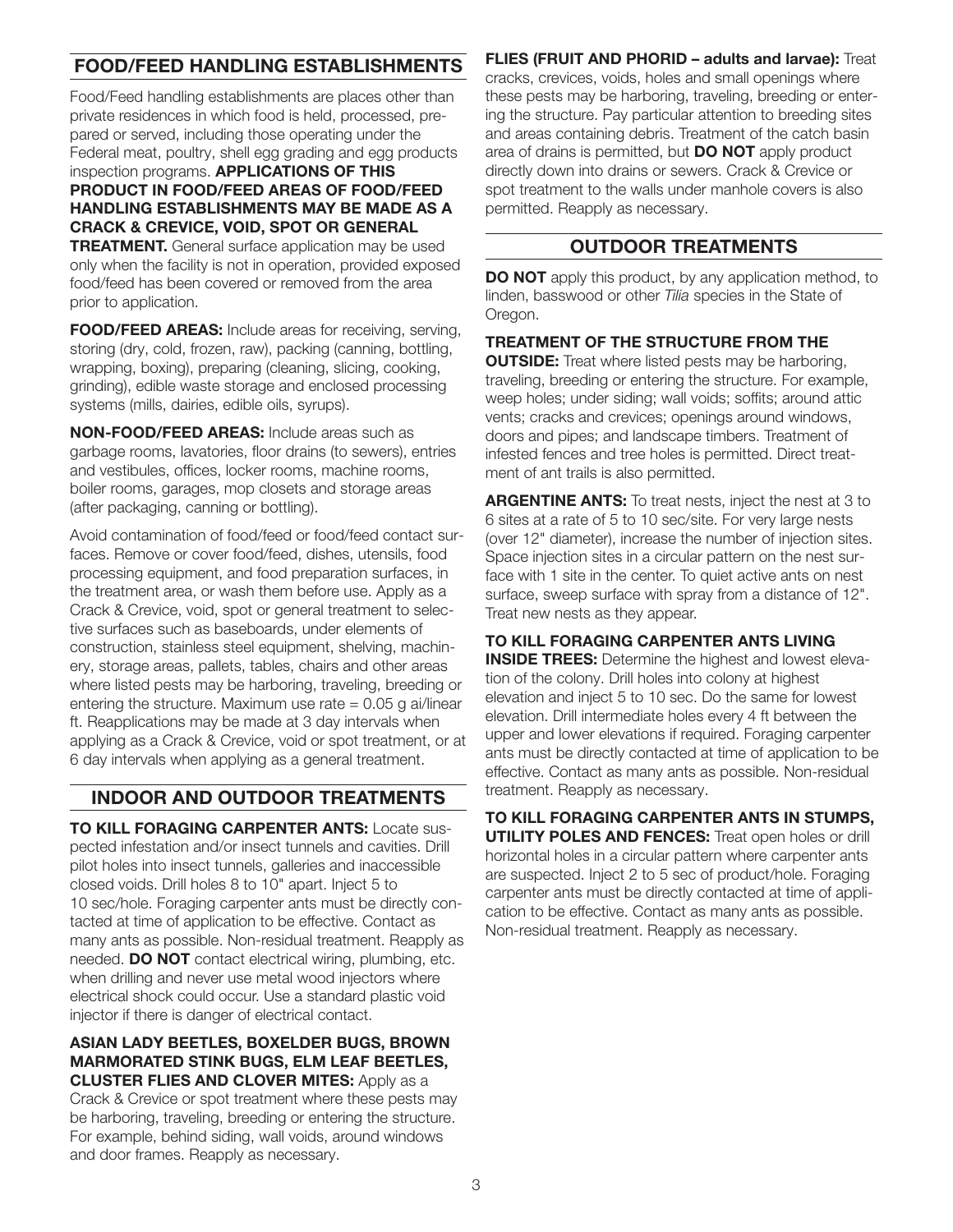#### STORAGE AND DISPOSAL

DO NOT contaminate water, food or feed by storage or disposal.

PESTICIDE STORAGE: Store in a cool, dry area away from heat or open flame and inaccessible to children.

PESTICIDE DISPOSAL: Wastes resulting from use of this product may be disposed of on site, in accordance with the label directions, or at an approved waste disposal facility.

CONTAINER DISPOSAL: DO NOT puncture or incinerate! If empty: Place in trash or offer for recycling if available. If partly filled: Call your local solid waste agency for disposal instructions.

Contains no CFCs or other ozone depleting substances.

Federal regulations prohibit CFC propellants in aerosols.